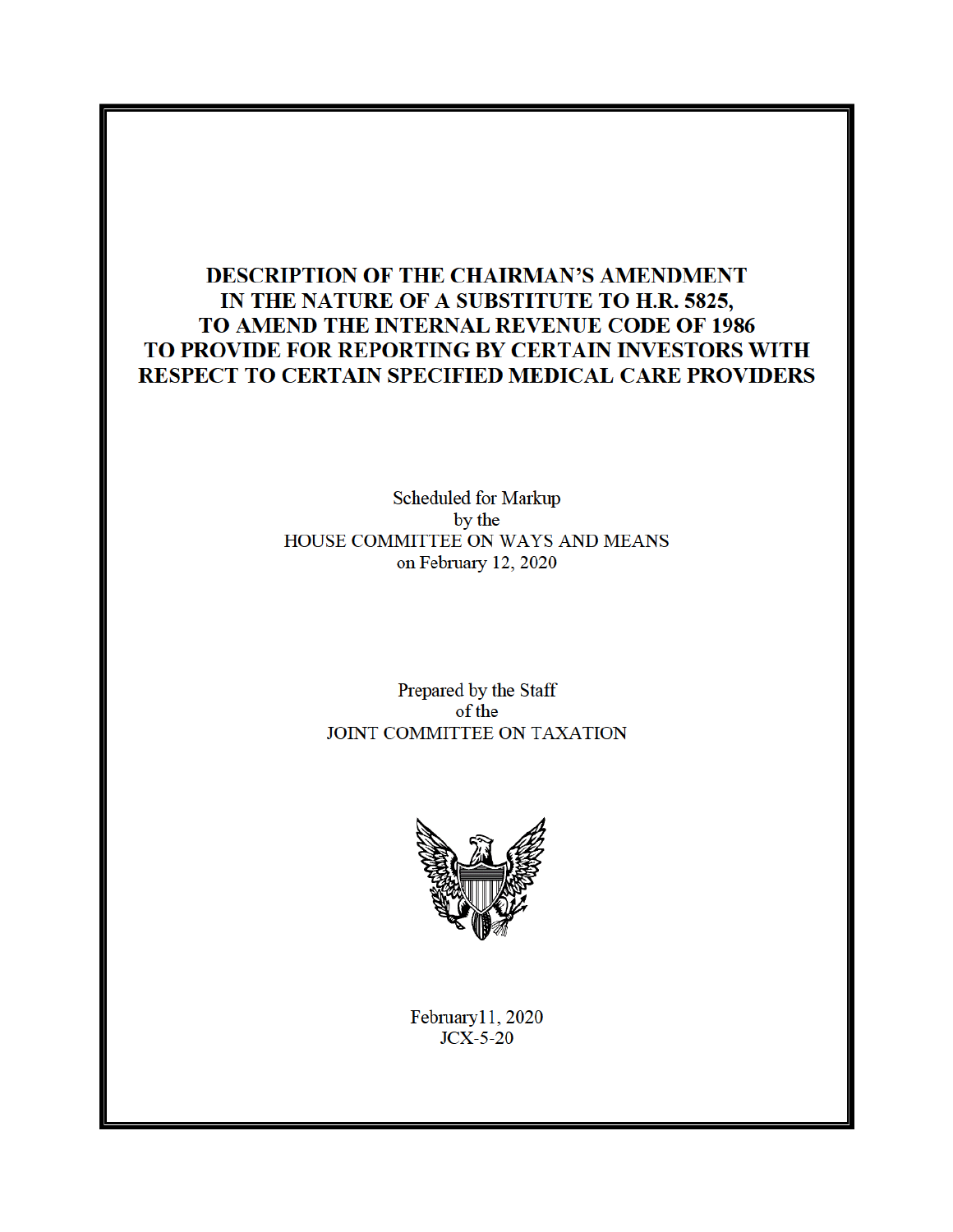# **CONTENTS**

| Page                                                                             |  |
|----------------------------------------------------------------------------------|--|
|                                                                                  |  |
| A. Reporting by Certain Investors with Respect to Certain Specified Medical Care |  |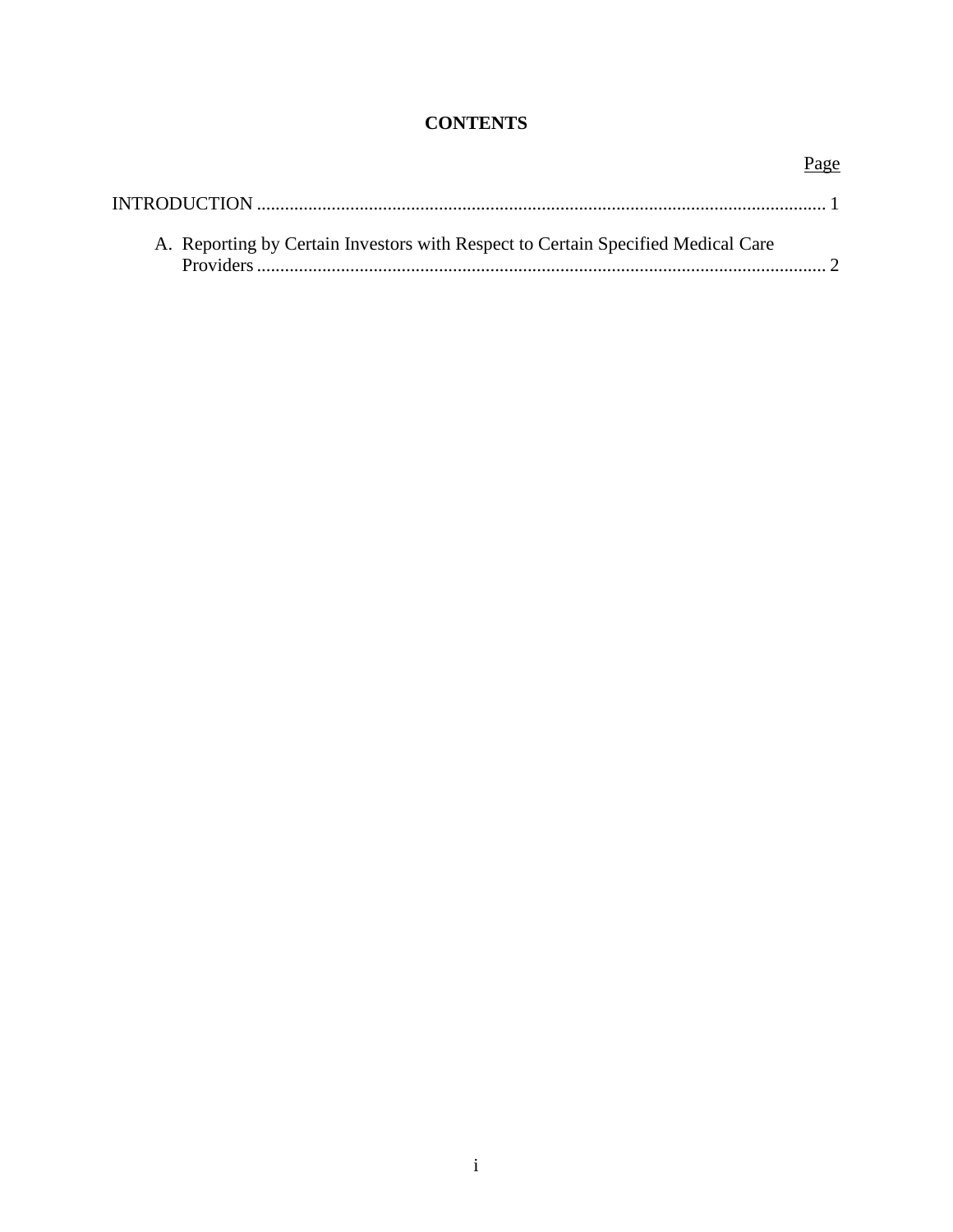#### **INTRODUCTION**

The House Committee on Ways and Means has scheduled a committee markup on February 12, 2020 of H.R. 5825, to Amend The Internal Revenue Code of 1986 to Provide for Reporting by Certain Investors With Respect to Certain Specified Medical Care Providers.<sup>1</sup> This document, prepared by the staff of the Joint Committee on Taxation, provides a description of the Chairman's Amendment in the Nature of a Substitute to H.R. 5825.<sup>2</sup>

<sup>&</sup>lt;sup>1</sup> H.R. 5825 was introduced on February 10, 2020. The Chairman's Amendment in the Nature of a Substitute to H.R. 5825 makes a number of changes to the bill as introduced. This document describes the provisions of the Chairman's Amendment in the Nature of a Substitute, and also includes descriptions of present law.

<sup>2</sup> This document may be cited as follows: Joint Committee on Taxation*, Description of the Chairman's Amendment in the Nature of a Substitute to H.R. 5825, to Amend The Internal Revenue Code of 1986 to Provide for Reporting by Certain Investors With Respect to Certain Specified Medical Care Providers,* (JCX-5-20), February 11, 2020. This document can also be found on the Joint Committee on Taxation website at www.jct.gov. All section references herein are to the Internal Revenue Code of 1986, as amended (the "Code"), unless otherwise stated.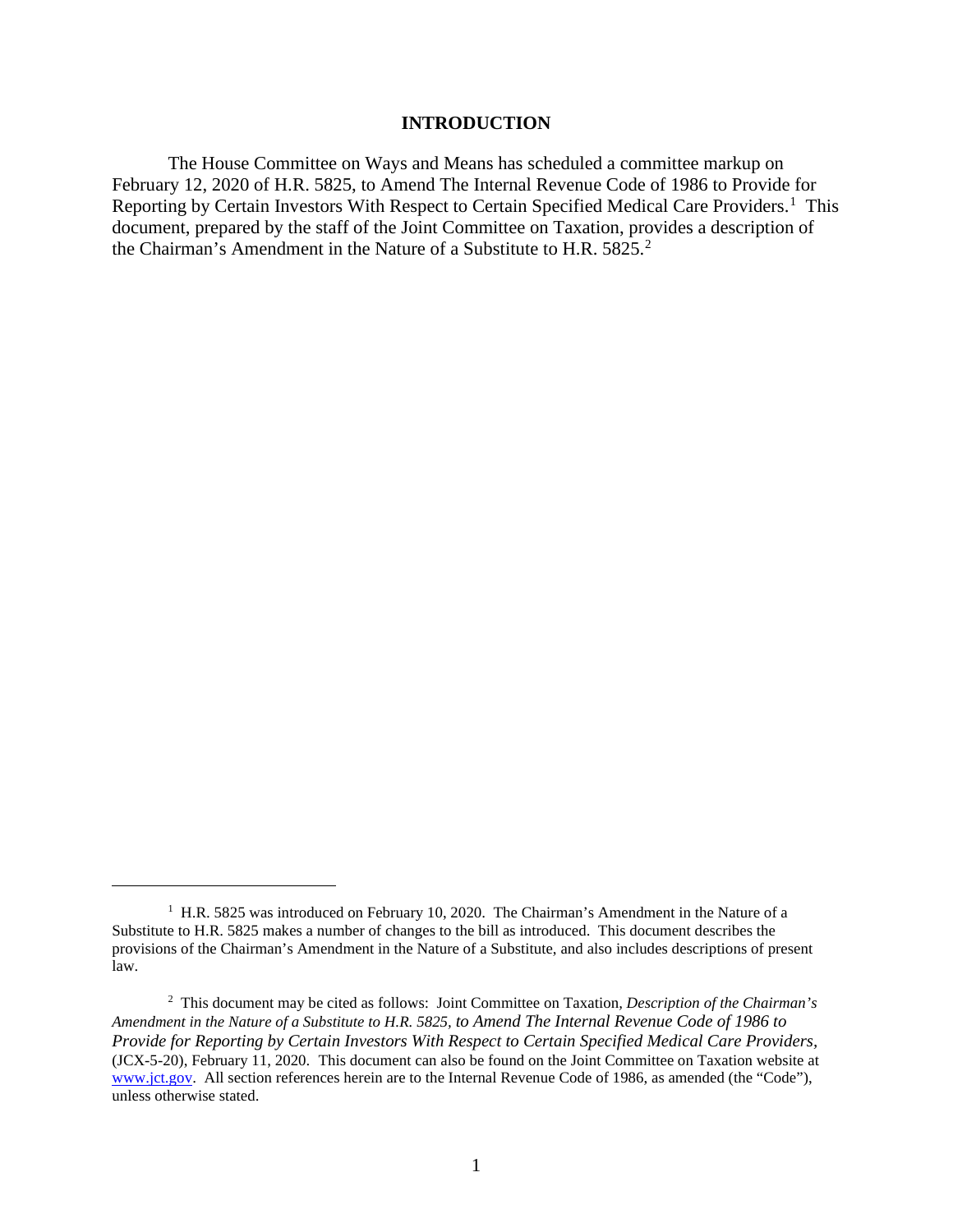#### **A. Reporting by Certain Investors with Respect to Certain Specified Medical Care Providers**

#### **Present Law**

#### **Public disclosure of information returns**

Tax-exempt organizations generally are required to file annual information returns, which generally are made public by law. $3$  In particular, certain tax-exempt organizations must make their three most recent annual returns and application for tax exemption available for public inspection and copying.<sup>4</sup> In addition, the IRS must make available to the public annual returns of certain exempt organizations, certain charitable trusts, and certain deferred compensation plans.<sup>5</sup> The public can view electronic images of such returns, purchase hard or soft copies from the IRS, or request an inspection at an IRS office.<sup>6</sup> For tax years beginning after July 1, 2019, the IRS must make any return of an exempt organization required to be filed electronically available to the public in a machine-readable format as soon as practicable.<sup>7</sup>

#### **Penalties for failure to comply with information reporting requirements**

A variety of information reporting requirements apply to participants in certain transactions.<sup>8</sup> For example, a partnership is required to file an annual information return setting forth items of partnership information necessary to carry out the income tax (Form 1065).<sup>9</sup> A partnership also is required to furnish to each partner a statement of such partnership information as is relevant to the partner's income tax (Schedule K-1).<sup>10</sup> Failure to comply with the information reporting requirements may result in penalties.<sup>11</sup> Penalties may be imposed for a failure to file a required return or a failure to include any of the information required to be shown on such a return or to show the correct information. Certain penalties are calculated as a specific

<sup>3</sup> Sec. 6104(b). Returns of unrelated business income tax ("UBIT") filed by exempt organizations also are made public. *Ibid.*

 $4$  Sec. 6104(d).

 $5$  Sec. 6104(b).

<sup>&</sup>lt;sup>6</sup> See https://www.irs.gov/charities-non-profits/copies-of-eo-returns-available, last updated January 10, 2020.

 $7$  Sec. 6104(b).

<sup>&</sup>lt;sup>8</sup> Secs. 6031 through 6060.

 $9$  Sec. 6031(a).

 $10$  Sec. 6031(b).

<sup>11</sup> See, *e.g.*, secs. 6652 and 6721 through 6725.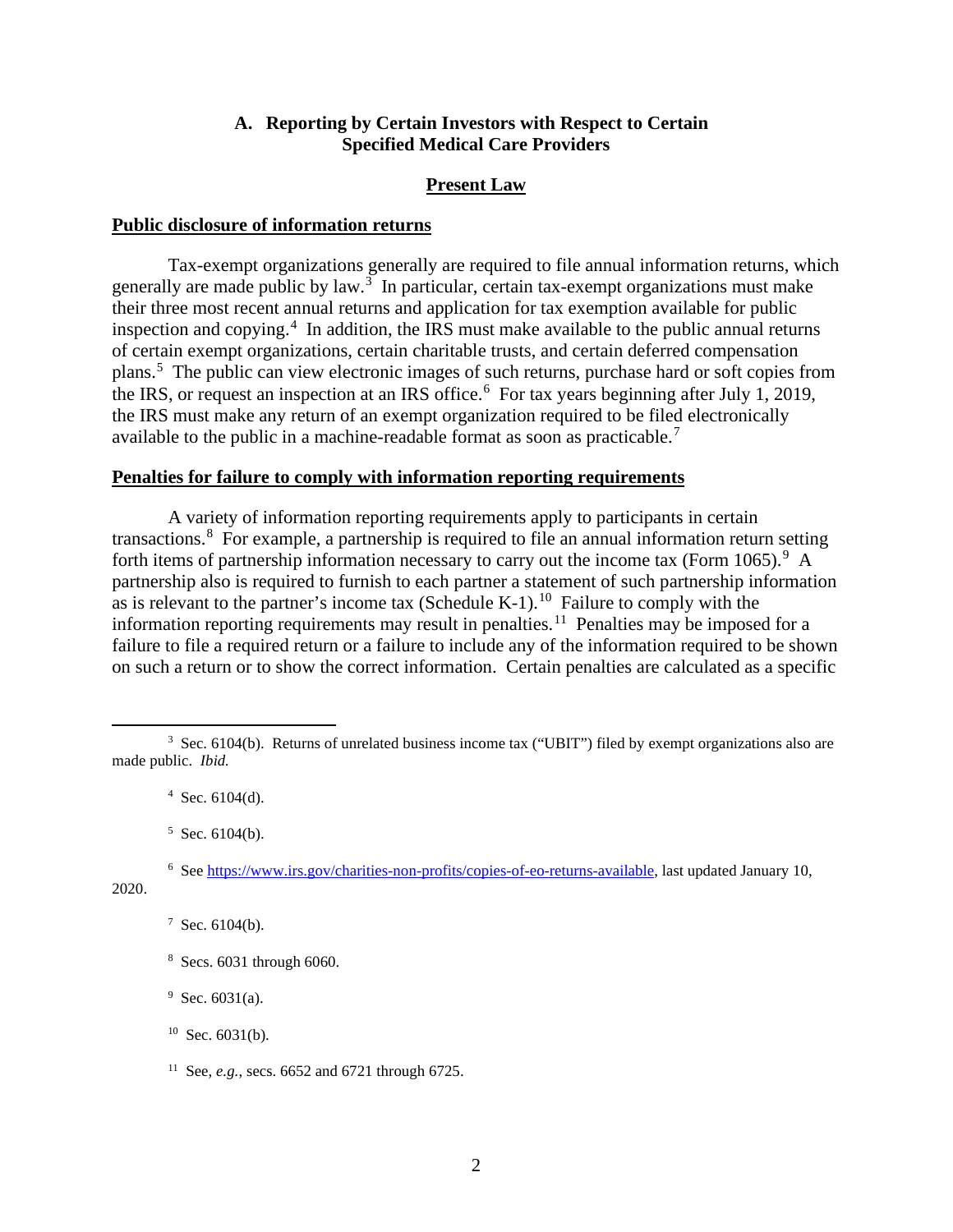dollar amount for each day during which the failure continues, up to a specified maximum penalty.<sup>12</sup>

#### **Partnership profits interests held in connection with performance of investment services**

Under section 1061, a three-year holding period applies in the case of certain net longterm capital gain with respect to any applicable partnership interest held by the taxpayer.<sup>13</sup>

An applicable partnership interest is any interest in a partnership that, directly or indirectly, is transferred to (or held by) the taxpayer in connection with the performance of services in any applicable trade or business.<sup>14</sup> The services may be performed by the taxpayer or by any other related person or persons in any applicable trade or business.

An applicable trade or business means any activity conducted on a regular, continuous, and substantial basis (regardless of whether the activity is conducted in one or more entities) that consists in whole or in part of: (1) raising or returning capital and (2) either (a) investing in (or disposing of) specified assets (or identifying specified assets for investing or disposition) or (b) developing specified assets.<sup>15</sup>

Specified assets are securities (generally as defined under rules for mark-to-market accounting for securities dealers), commodities (as defined under rules for mark-to-market accounting for commodities dealers), real estate held for rental or investment, cash or cash equivalents, options or derivative contracts with respect to such securities, commodities, real estate, cash or cash equivalents, as well as an interest in a partnership to the extent of the partnership's proportionate interest in the foregoing.16

The Secretary is directed to require reporting (at the time and in the manner determined by the Secretary) necessary to carry out the purposes of section  $1061$ .<sup>17</sup> The penalties otherwise applicable to a failure to report to partners under section 6031(b) apply to failure to report under this requirement.

<sup>13</sup> Sec. 1061.

<sup>14</sup> Sec. 1061(c)(1). Exceptions to the definition of an applicable partnership interest apply (sec.  $1061(c)(4)$ ). An applicable partnership interest does not include any capital interest in a partnership giving the taxpayer a right to share in partnership capital commensurate with the amount of capital contributed (as of the time the partnership interest was received), or commensurate with the value of the partnership interest that is taxed under section 83 on receipt or vesting of the partnership interest. Further, an applicable partnership interest does not include an interest in a partnership directly or indirectly held by a C corporation.

- <sup>15</sup> Sec.  $1061(c)(2)$ .
- $16$  Sec. 1061(c)(3).
- $17$  Sec. 1061(e).

<sup>&</sup>lt;sup>12</sup> See, *e.g.*, sec. 6652(d), (e), (h), (i), (l), (o), (p).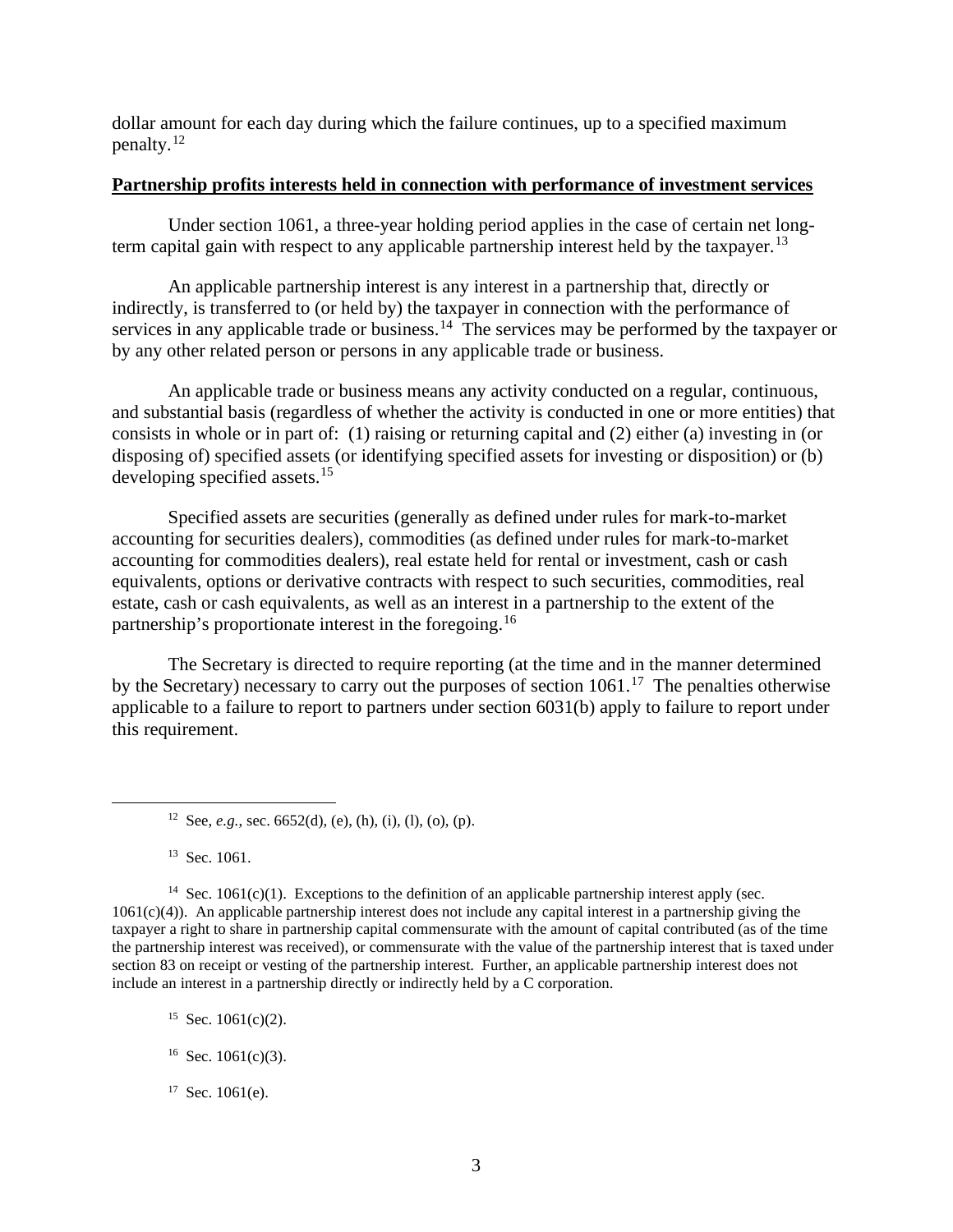# **Description of Proposal**

## **General rule**

The proposal adds a reporting requirement for certain investors with respect to certain specified medical care providers. Under the proposal, reporting persons are required to file annual information returns with respect to certain specified medical care providers in which the reporting person holds an interest.

## **Reporting person**

For purposes of the proposal, a person is a reporting person only if several requirements are satisfied. First, the reporting person must directly hold an interest in a specified medical care provider. Second, the reporting person (or persons related to the reporting person) must control the specified medical care provider. Third, the reporting person (or persons related to the reporting person) must be engaged in, or receive services from a service provider that is engaged in, an applicable trade or business in which the specified medical care provider is (directly or indirectly) an expanded specified asset. The third requirement is only satisfied if one or more persons (whether or not the reporting person) receive or hold an applicable partnership interest with respect to the applicable trade or business.

# **Definitions relevant to reporting person determination**

# Specified medical care provider

A specified medical care provider generally is a partnership or corporation that is enrolled as a provider qualified to participate in and eligible for payments under Medicare, enrolled as a participating provider in a State plan under Medicaid, or both. Further, a specified medical care provider generally includes a partnership or corporation that employs one or more individuals enrolled as a provider under Medicare, Medicaid, or both, in the course of a trade or business that includes the provision of medical care.

## Related person

For purposes of the proposal, persons are related to each other if such persons are described in section 267(b) or 707(b)(1), each using a 20-percent, rather than a 50-percent, threshold. Thus, for example, if a management company holds a 20-percent interest in a fund, the management company and the fund are related.

## Control

Under the proposal, a person controls a corporation if the person owns more than 50 percent of the corporation's stock, by vote or by value. A person controls a partnership if the person owns more than a 50-percent interest in the partnership's capital or if the person owns more than a 50-percent interest in the partnership's profits.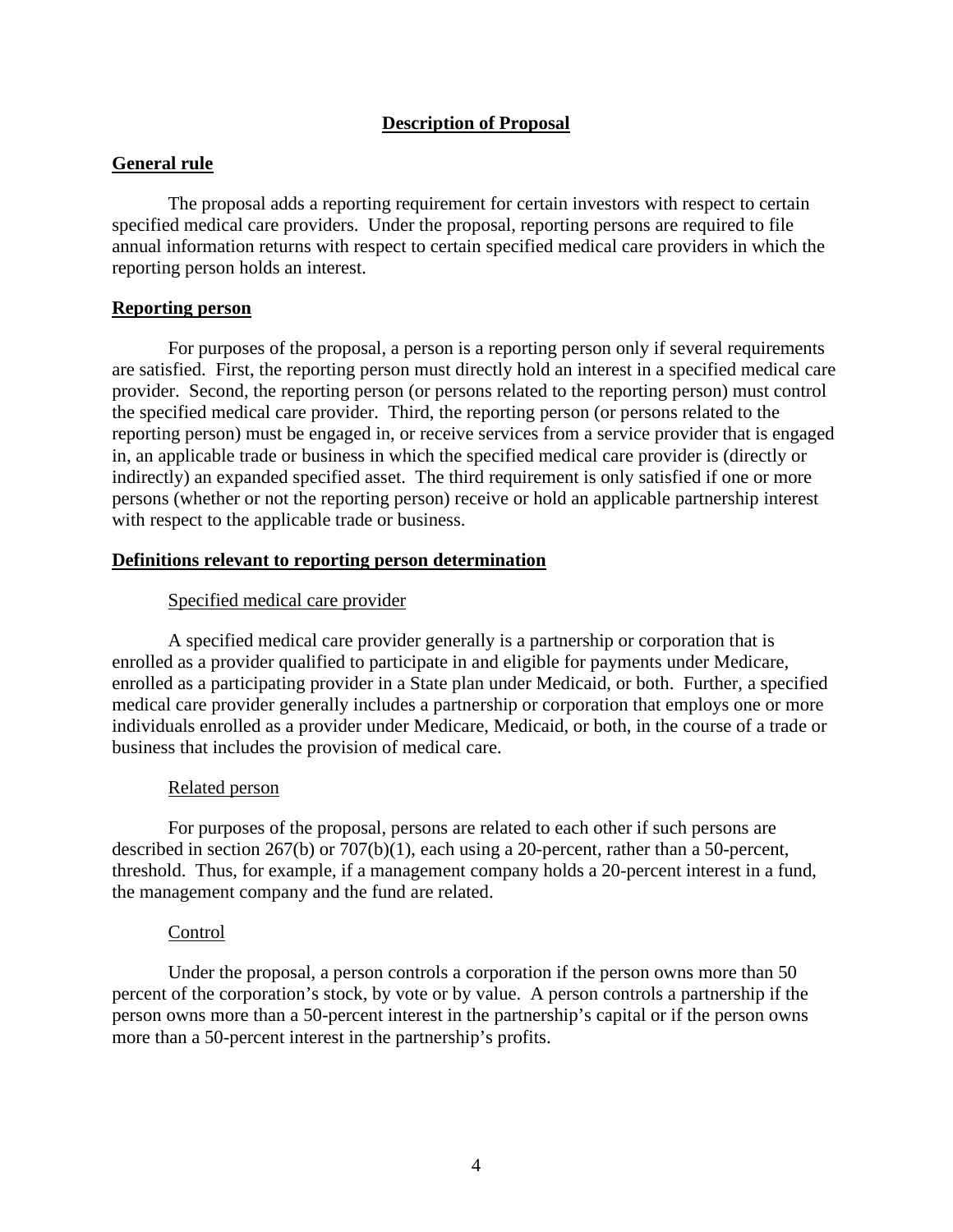For purposes of the control tests, constructive ownership rules under section 6038(e) apply. Furthermore, if the investment of any person is coordinated with the investment of any other person, each person is treated as holding all such coordinated investments.

## Applicable partnership interest, applicable trade or business, and expanded specified asset

An applicable partnership interest, for purposes of the proposal, has the meaning ascribed to such term under section 1061, except that the definition of applicable trade or business is modified.

Specifically, for purposes of the proposal, the definition of applicable trade or business is modified by replacing "specified asset" with "expanded specified asset." Thus, an applicable trade or business means any activity conducted on a regular, continuous, and substantial basis (regardless of whether the activity is conducted in one or more entities) that consists in whole or in part of: (1) raising or returning capital, and (2) either (a) investing in (or disposing of) expanded specified assets (or identifying expanded specified assets for such investing or disposition) or (b) developing expanded specified assets.

Expanded specified assets include specified assets (securities, commodities, certain real estate, cash, cash equivalents, certain options, and certain derivative contracts) and all partnership interests, regardless of the assets held by the partnership and regardless of whether the partnership is publicly traded.

## **Information required to be reported**

With respect to each specified medical care provider with respect to which a person is a reporting person, the reporting person must electronically file a separate annual information return. The annual return must contain specified information relating to gross receipts, acquisitions and dispositions, real estate, and payments to related persons.

The specified information relating to gross receipts received by the specified medical care provider is as follows:

- Amounts received as reimbursement for any item or service under Medicare,
- Amounts received as reimbursement for any item or service under a State plan (or waiver of such plan) under Medicaid,
- Amounts pursuant to a negotiated rate with respect to any provider of health insurance,
- Amounts received in the sale of, or other arrangement with respect to, any receivable arising in connection with the provision of medical care (*e.g.,* amounts received from the sale of accounts receivable to a collection agency), and
- Other amounts received for the provision of medical care, including a separate statement of such amounts received from any provider of health insurance.

The specified information relating to acquisitions by a reporting person (or a related person) is as follows: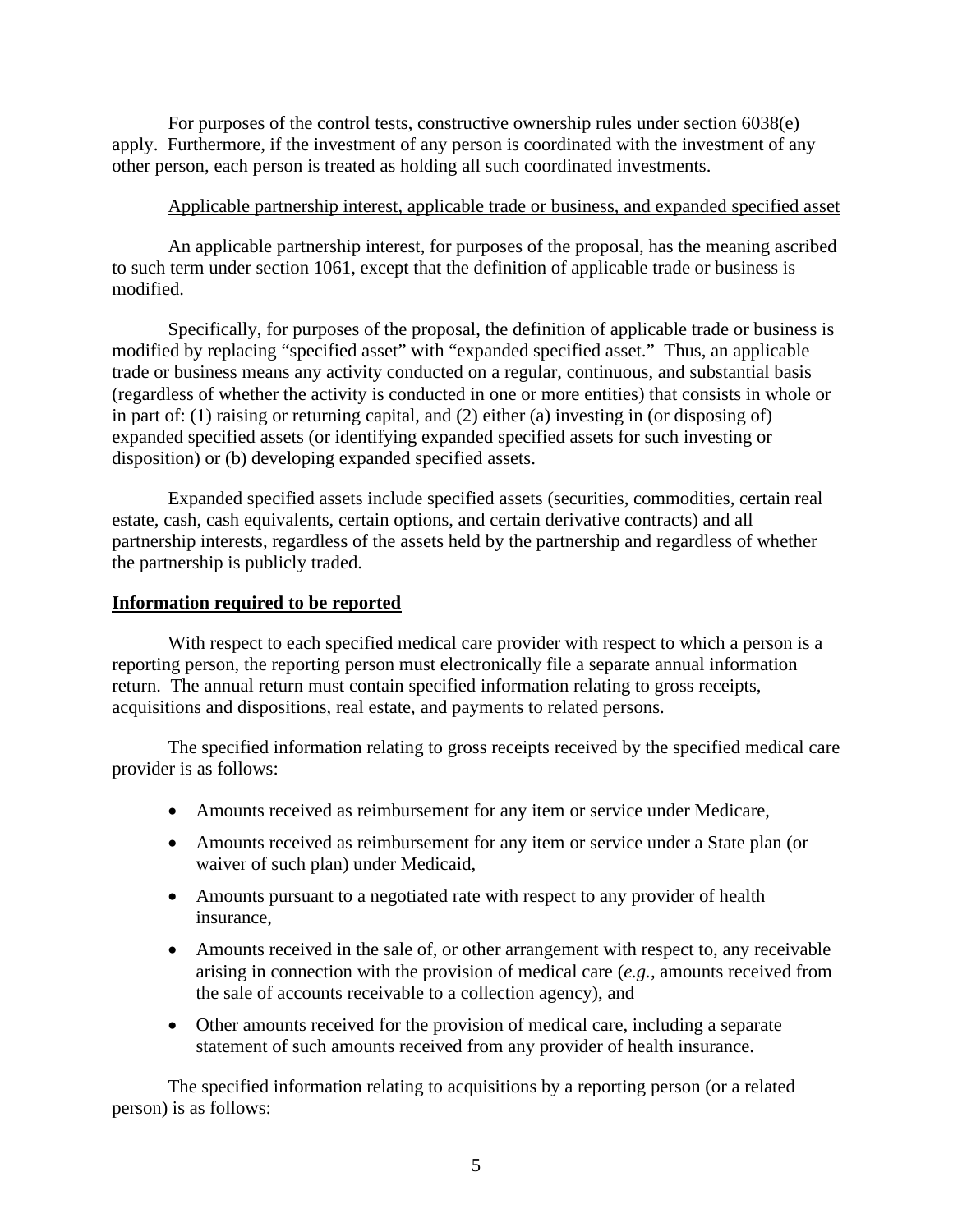- The first date the reporting person (or a related person) controls the specified medical care provider,
- The addresses of real estate owned or leased by the specified medical care provider on such first date,
- The taxable income, subject to certain modifications, of the specified medical care provider for the last taxable year ending before such first date, and
- Debt incurred, guaranteed, or secured by the specified medical care provider (or a related person) if such debt was incurred, guaranteed, or secured in connection with the reporting person's (or a related person's) acquisition of control of the specified medical care provider.

The specified information relating to dispositions by a reporting person (or a related person) is as follows:

- The person who disposed of the interest in the specified medical care provider and information sufficient to establish the relationship between such person and the specified medical care provider,
- The date of disposition,
- Whether the reporting person (or a related person) retained control of the specified medical care provider, and
- The value of all consideration received in exchange for the interest disposed of.

The specified information relating to real estate owned or leased by the specified medical care provider is as follows:

- The addresses of all such real estate,
- Amounts paid as principal or interest on any debt which is secured by real estate, and a separate statement of such amounts paid to the reporting person or any person related to the reporting person,
- Amounts paid as rent, and a separate statement of such amounts paid to the reporting person or any person related to the reporting person, and
- Amounts received by the specified medical care provider for any interest in real property, and a separate statement of such amounts received from the reporting person or any person related to the reporting person.

The specified information relating to other payments to persons related to the specified medical care provider is as follows:

- Amounts paid as principal or interest on any debt not related to real estate to the reporting person or any person related to the reporting person,
- Amounts paid as rent for any property other than real property to the reporting person or any person related to the reporting person, and